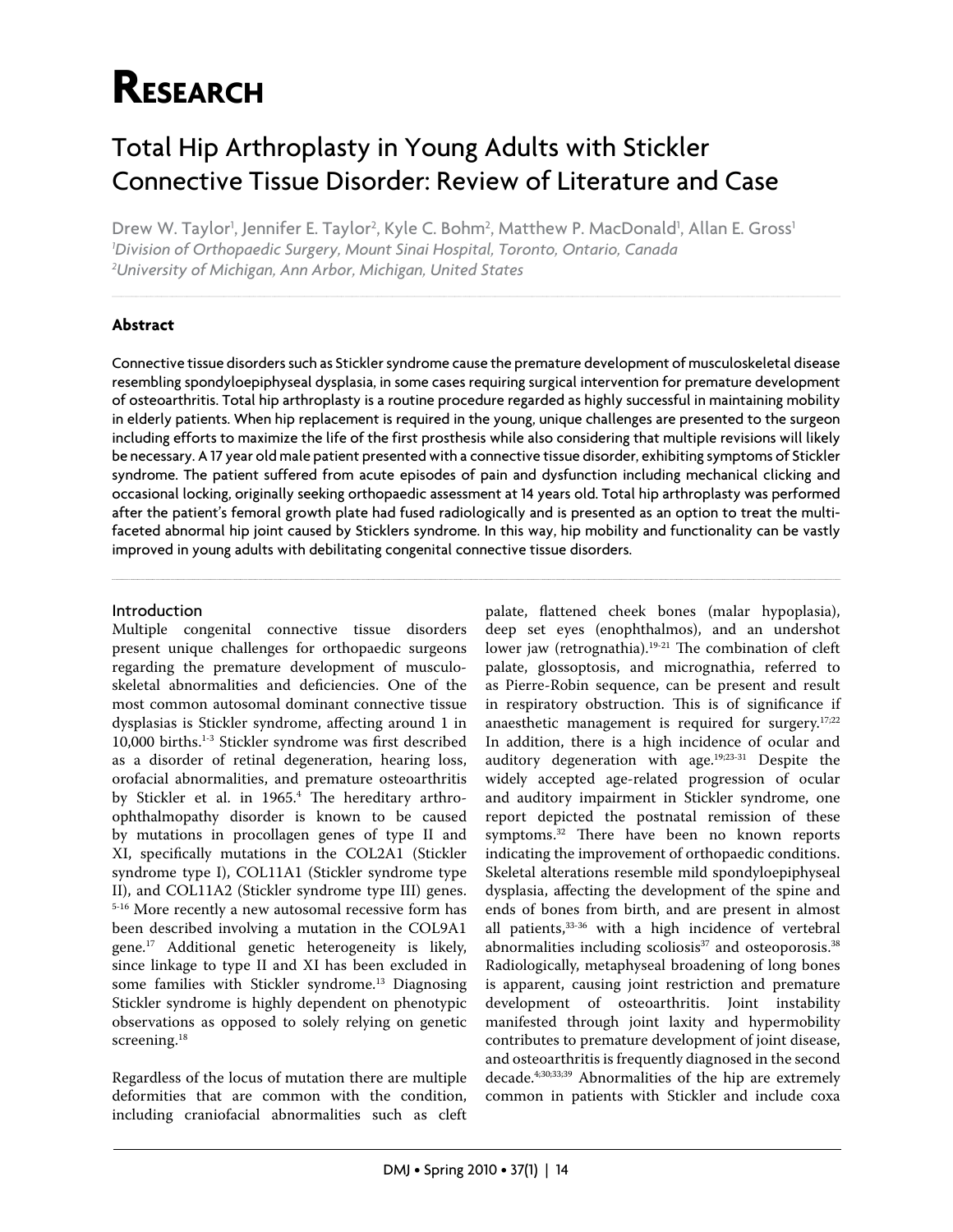

Figure 1. X-rays taken 3 years prior to surgery when the patient was 14 years of age. Bi-lateral coronal image (A) along with left hip coronal (B) and sagittal (C) images. The white arrow points to the unfused epiphyseal plate. Although degenerative changes are visible and pain was present, surgery was delayed until the growth plates fused. The long skinny bones and abnormal pelvic orientation typical of Stickler syndrome are apparent.

valga, protrusion of the acetabulum, chondrolysis, slipped epiphysis, and Perthes disease.

#### Case Report

A 17 year old male patient presented with pain in the left hip. He had first sought orthopaedic assessment as early as age fourteen, complaining of acute episodes of pain and dysfunction including mechanical clicking and occasional locking. He presented with laxity when externally rotated (70 degrees), but had fixed left hip abduction and flexion, having no internal rotation (0 degrees). Passive flexion of 30 degrees was observed on the left side, but with assistance flexion to 80 degrees was possible. The patient was able to ambulate for periods of 5 to 10 minutes but had to occasionally use analgesics and walked with an antalgic gait favoring the left hip. At the age of 14, x-rays revealed that all

of his epiphyses were still open and more growth was expected (Fig.1). It was decided that left total hip arthroplasty was required to correct the dysplasia, however with epiphyseal plates open, surgery was delayed and follow-up scheduled on an annual basis.

At a height of 186 cm, he was between the 90th and 97th percentiles for his age, while his weight of 57.3 kg placed him between the 10th and 25th percentiles for his age. Despite being extremely tall and extremely thin, physical examination revealed symmetrical pulses of good volume. The only notable finding was a soft systolic murmur at the lower left sternal border. Echocardiogram demonstrated normal sized aortic root and arch, with good biventricular function and normal cardiac chamber sizes. Skeletal malformations exhibited by the patient included mild pectus carinatum, long limbs including arachnodactylia, mild scoliosis of the thoracic spine, pes planus, joint hypermobility, mildly high arched palate, malar hypoplasia, enophthalmos, and retrognathia. As a child, cleft palate was corrected surgically. Additionally, severe myopia has been diagnosed, but no indication of lens dislocation (ectopia lentis) was observed. No cardiovascular abnormalities were noted, but he suffered from recurrent pneumothoraces and had undergone a right bullectomy. Skin stretch marks (striae atrophica) were identified and the patient had had an umbilical

hernia in the past.

Physical attributes were consistent with the connective tissue disorders of Stickler or Marfans syndrome. Genetic testing for Marfans syndrome was negative. The patient had an initial screen for Stickler syndrome, but was not found to have the main mutations at known loci in collagen genes. Follow-up genetic screens will need to be conducted for additional loci to ascertain the exact manifestation of his connective tissue disorder. Considering the relatively newly discovered additional locus for Stickler,<sup>17</sup> the expected additional heterogeneity to other loci,<sup>13</sup> and that the patient suffers from the symptoms inherent with Stickler syndrome used for diagnosing the abnormality, $18$  he is currently being treated as such.



Figure 2. X-rays taken one month prior to surgery when the patient was 17 years of age. Bi-lateral coronal image (A) along with left hip coronal (B) and sagittal (C) images. The white arrow points to the now fused epiphyseal plate. Progression of degenerative changes is apparent and coincides with increased pain experienced by the patient. Note the severe pelvic tilt contributing to a large leg length discrepancy.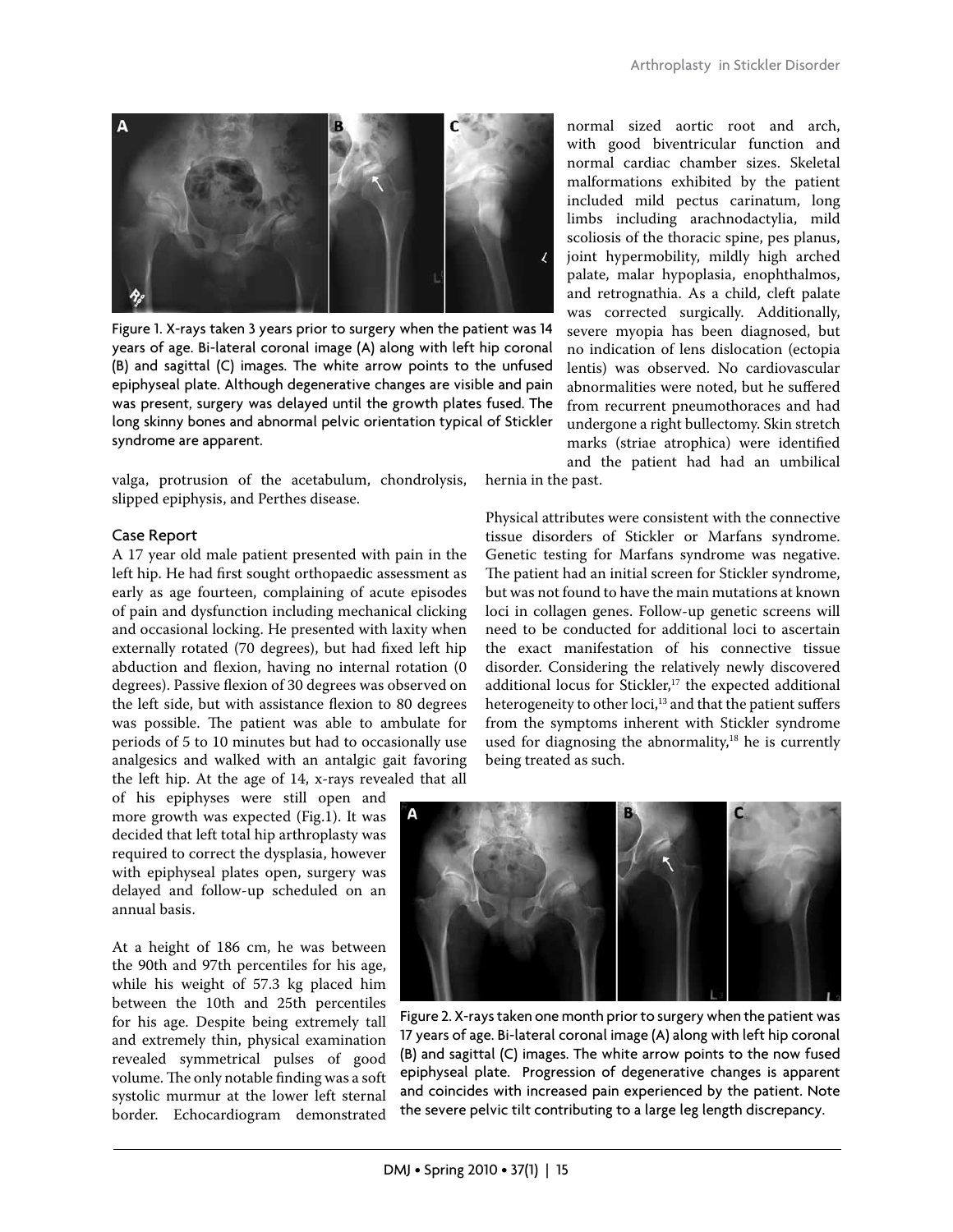

Figure 3. Intraoperative pictures including the proximal femur after trochlear slide osteotomy and dislocation of the femoral head (A). The degenerative changes and abnormal pathology are evident on the surface of the femoral head after removal (B,C). Articular cartilage appears osteoarthritic at only 17 years of age.



Figure 4. Intraoperative picture through lateral incision. The acetabular cup is depicted by a white arrow. The metal showing is the area not covered by the reamed acetabulum and will be the site of shelf graft construction using morselized bone. The black arrow points to the modular polyethylene liner. A blue arrow shows the head of the femoral device resting in place within the acetabular component.

Over the following years, follow-up x-rays confirmed multiple epiphyseal dysplasia. Internal rotation of the left hip remained zero, while external rotation showed a decrease to less than 30 degrees. Over two years after his initial visit, x-rays confirmed that his growth plates had fused (Fig.2). A shallow acetabulum was evident on the left side in conjunction with osteoarthritis and avascular necrosis. The patient now walked with a significant limp, suffering from a 4 cm leg length discrepancy. Pain and discomfort were great and intervention was determined to be necessary to restore

the ability to ambulate comfortably. After confirming epiphyseal fusion, surgery was scheduled for a total hip replacement.

## Materials and Methods

Operative Technique

The degenerative changes observed radiologically were confirmed surgically; osteoarthritis was present on the femoral head (Fig.3). The acetabulum was very shallow and was remodeled through reaming. Chips and morselized bone from reaming were removed from the reamer heads and saved for later use. A 54 mm Zimmer™ Modular Acetabular System was selected for implantation. The modular system consists of a metal shell, crosslinked polyethylene liner, and bone screws. Three bone screws were used to secure the metal shell while the polyethylene liner was snapped into place within the metal shell. Modular liners are uncemented and thus are far easier to remove if revision is expected. Seventy percent of the cup was covered by the bored acetabulum, so a graft of morselized bone was used to offset this discrepancy. A morselized bone autograft was used instead of a solid allograft for the shelf graft. Although it cannot be expected to initially provide ingrowth or stability, the morselized graft can undergo revascularization and remodeling over time. During incision closing, soft tissue is used to cover the morselized autograft to keep it in place during bone remodeling and vascularization.

Due to the avascular necrosis, combined with pelvic tilt and scoliosis, a large leg length discrepancy of 4 cm was noted, with the left side being longer. To correct this, a shortened neck was used in the femoral component, while also including

a larger femoral head to help prevent dislocation. As Stickler syndrome had resulted in long, thin bones, consideration was also taken in selecting the size of the femoral stem. Again in an effort to make subsequent revisions easier, a relatively small stem size of 7.5 mm was implemented. The femoral component is similarly uncemented to allow for the preservation of bone stock when removing the device in the future. The implanted components can be seen intraoperatively in Figure 4.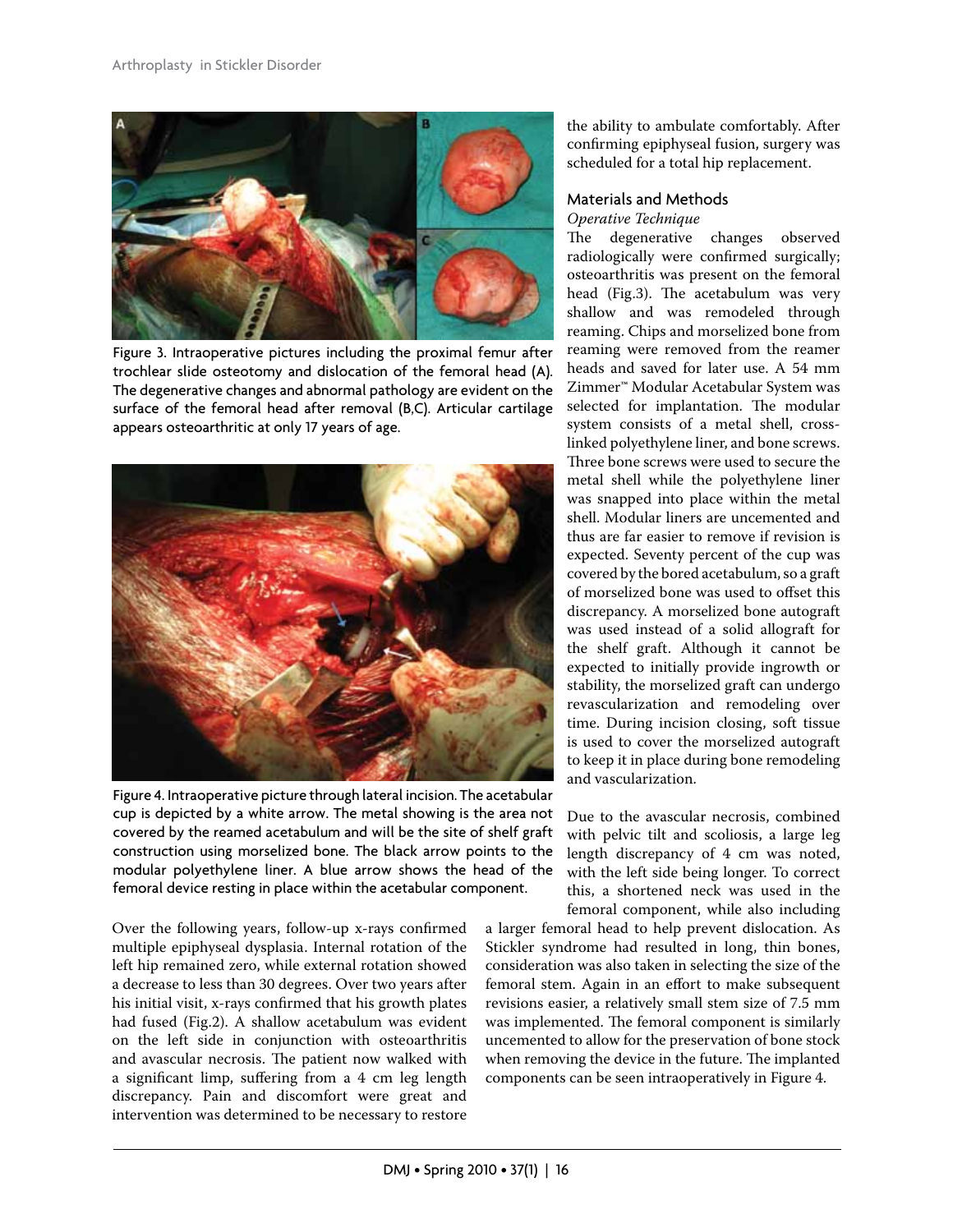## Results

Immediate post-operative x-rays showed good placement of the prosthesis (Fig.5). Post-procedure, the patient's left leg had good dorsal pedis and posterior tibialis pulses and was neurovascularly intact. Management of the hip replacement included a diligent rehabilitation program. During the first week post-op, the patient was encouraged to begin range-of-motion ankle exercises and moving with a walker for 5 to 10 feet from the first day after surgery. Throughout the first week, aided walking was extended to 25 to 45 feet, and stair-climbing with crutches was introduced after day five. Strengthening and progressive ambulation remained the primary goal; this individual progressed to full weight bearing 8 weeks after surgery. Hip exercises were implemented to regain range of motion that was absent before surgery, but for the first 3 months the patient was advised not to bend his knee past 90 degrees to avoid dislocation and damage to the hip and device. Six weeks after the operation the patient was evaluated and found to have no pain and good range of motion. X-rays were taken after 2 months to confirm placement and fixation of the aetabular and femoral components and evaluate the success of the shelf autograft (Fig.6). The components appeared to be in place and fixated well.

## **Discussion**

To our knowledge, there are no studies (case or series) that describe the unique challenges that are present in total hip arthroplasty of young patients with Stickler syndrome. Complications become of even greater concern when the patient is not an adult. There is not a great deal of information regarding the interactions between the acetabulum and femoral head during development and maturation, but it has been previously described that premature closure of the growth plate following trauma leads to subluxation of the femoral head.40 Despite these concerns, successful surgeries on many young adults for chronic arthritis<sup>41-43</sup> or tumour resection<sup>44-48</sup> have been reported. When malignant disease is not of concern, in children and young adults it is very favorable to wait until the patient's growth plates have fused before continuing with planned hip arthroplasties. In cases like this, where the concern is a connective tissue disorder, waiting until growth plates have fused eliminates additional complications, although the patient may have to endure discomfort and pain during this time.

Rose et al.<sup>33</sup> provided a study into the hip pathology present in patients with Stickler syndrome. When reviewing clinical data on 59 consecutive Stickler patients, 49 of the patients had radiographs suitable



Figure 5. Immediate postoperative coronal x-ray of the left hip. Wires securing the greater trochanter after the trochlear slide osteotomy are present. The three bone screws fixating the acetabular component are also evident. The device appears to be in good position with the femoral head securely within the acetabulum.



Figure 6. X-rays taken two months after surgery. Bilateral coronal image (A) along with left hip coronal (B) and sagittal (C) images. The components appear in place with good fixation.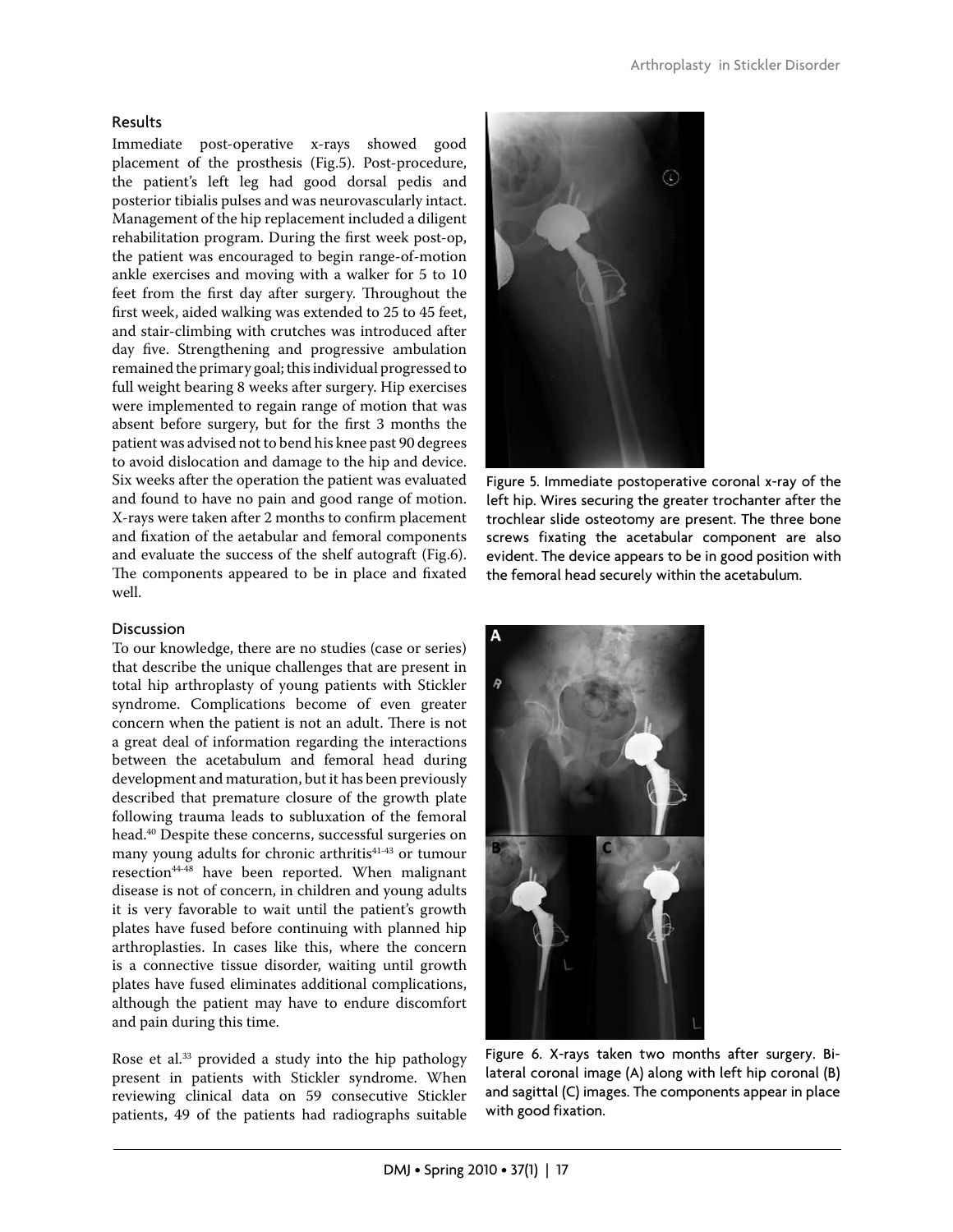for evaluation. Osteoarthritis was present in 19 hips in 13 patients, all reporting hip pain, while smaller degenerative changes were found in 18 hips in an additional 13 patients, of which ten reported hip pain. Minor degenerative changes were present in children as young as thirteen, while osteoarthritis was described in patients as young as fifteen. Thirty-three percent of adults were found to have osteoarthritis of the hip. Of patients over five years of age, chronic hip pain was described by 63%, including five of the 17 minors. In adults, 79% reported musculoskeletal pain, 20% medically disabled from the pain. Protrusio acetabuli was present in 10% of the patients, detected as early as thirteen years of age. In addition, 28% of patients were found to have varus or valgus deformities of the femoral neck. Of the 38 adult patients, six had a history of femoral neck failure due to slipped capital femoral epiphysis, Legg-Perthes disease, or acute chondrolysis. They reported three of these patients had undergone total hip arthroplasty at the ages of 15, 26, and 29, with an additional two who were planning for surgery, at the time aged 18 and 37. No surgical details, challenges, or outcomes were mentioned.

We present total hip arthroplasty as a viable treatment to alleviate pain and discomfort in the multifaceted abnormal hip joint inherent with connective tissue disorders such as Sticklers. In any young patient undergoing total hip replacement, the ultimate goal is to maximize the success of planned revisions. By selecting a femoral component with a narrow stem, bone stock can be preserved. Also, by not cementing the components and using a modular acetabular component, bone stock can further be preserved when removing the device. After surgical intervention, this young adult had the ability to ambulate without pain and can return to a relatively normal lifestyle.

#### References

- 1. Herrmann J, France TD, Spranger JW, et al. The Stickler syndrome (hereditary arthroophthalmopathy). Birth Defects Orig Artic Ser 1975;11:76-103.
- 2. Letts M, Kabir A, Davidson D. The spinal manifestations of Stickler's syndrome. Spine 1999;24:1260-1264.
- 3. Opitz JM, France T, Herrmann J, et al. The Stickler syndrome. N Engl J Med 1972;286:546-547.
- 4. Stickler GB, Belau PG, Farrell FJ, et al. Hereditary progressive arthro-ophthalmopathy. Mayo Clin Proc 1965;40:433-455.
- 5. Ahmad NN, McDonald-McGinn DM, Zackai EH, et al. A second mutation in the type II procollagen gene (COL2AI) causing Stickler syndrome (arthro-ophthalmopathy) is also a premature termination codon. Am J Hum Genet 1993;52:39-45.
- 6. Avcin T, Makitie O, Susic M, et al. Early-Onset osteoarthritis due to otospondylomegaepiphyseal dysplasia in a family with a novel splicing mutation of the COL11A2 gene. J Rheumatol 2008;35:920-926.
- 7. Donoso LA, Edwards AO, Frost AT, et al. Identification of a stop codon mutation in exon 2 of the collagen 2A1 gene in a large

stickler syndrome family. Am J Ophthalmol 2002;134:720-727.

- 8. Donoso LA, Edwards AO, Frost AT, et al. Clinical variability of Stickler syndrome: Role of exon 2 of the collagen COL2A1 gene. Surv Ophthalmol 2003;48:191-203.
- 9. Francomano CA, Liberfarb RM, Hirose T, et al. The Stickler syndrome: Evidence for close linkage to the structural gene for type II collagen. Genomics 1987;1:293-296.<br>10. Francomano, C.A., Liberfarb, R.M.
- Francomano CA, Liberfarb RM, Hirose T, et al. The Stickler syndrome is closely linked to COL2A1, the structural gene for type II collagen. Pathol Immunopathol Res 1988;7:104- 106.
- 11. Knowlton RG, Weaver EJ, Struyk AF, et al. Genetic linkage analysis of hereditary arthro-ophthalmopathy (Stickler syndrome) and the type II procollagen gene. Am J Hum Genet 1989;45:681-688.
- 12. Liberfarb RM, Levy HP, Rose PS, et al. The Stickler syndrome: Genotype/phenotype correlation in 10 families with Stickler syndrome resulting from seven mutations in the type II collagen gene locus COL2A1. Genet Med 2003;5:21-27.
- 13. Martin S, Richards AJ, Yates JR, et al. Stickler syndrome: Further mutations in COL11A1 and evidence for additional locus heterogeneity. Eur J Hum Genet 1999;7:807-814.
- 14. Sirko-Osadsa DA, Murray MA, Scott JA, et al. Stickler syndrome without eye involvement is caused by mutations in COL11A2, the gene encoding the alpha2(XI) chain of type XI collagen. J Pediatr 1998;132:368-371.
- 15. van Steensel MA, Buma P, Waal Malefijt MC, et al. Oto- spondylomegaepiphyseal dysplasia (OSMED): Clinical description of three patients homozygous for a missense mutation in the COL11A2 gene. Am J Med Genet 1997;70:315-323.
- 16. Zlotogora J, Granat M, Knowlton RG. Prenatal exclusion of Stickler syndrome. Prenat Diagn 1994;14:145-147.
- 17. Van Camp G, Snoeckx RL, Hilgert N, et al. A new autosomal recessive form of Stickler syndrome is caused by a mutation in the COL9A1 gene. Am J Hum Genet 2006;79:449-457.
- 18. Rose PS, Levy HP, Johnston JJ. Proposed diagnostic criteria for stickler syndrome. Am J Hum Genet 2000;67:S56.
- 19. Liberfarb RM, Hirose T, Holmes LB. The Wagner-Stickler syndrome: a study of 22 families. J Pediatr 1981;99:394-399.
- 20. Liberfarb RM, Hirose T. The Wagner-Stickler syndrome. Birth Defects Orig Artic Ser 1982;18:525-538.
- 21. Saksena SS, Bixler D, Yu PI. Stickler syndrome: A cephalometric study of the face. J Craniofac Genet Dev Biol 1983;3:19-28.
- 22. Kucukyavuz Z, Ozkaynak O, Tuzuner AM, et al. Difficulties in anesthetic management of patients with micrognathia: Report of a patient with Stickler syndrome. Oral Surg Oral Med Oral Pathol Oral Radiol Endod 2006;102:e33-e36.
- 23. Ang A, Poulson AV, Goodburn SF, et al. Retinal detachment and prophylaxis in type 1 Stickler syndrome. Ophthalmology 2008;115:164-168.
- 24. Rabinowitz R, Gradstein L, Galil A, et al. The ocular manifestations of Weissenbacher-Zweymuller syndrome. Eye 2004;18:1258-1263.
- 25. Seery CM, Pruett RC, Liberfarb RM, et al. Distinctive cataract in the Stickler syndrome. Am J Ophthalmol 1990;110:143-148.
- 26. Snead MP, Yates JR, Williams R, et al. Stickler syndrome type 2 and linkage to the COL11A1 gene. Ann N Y Acad Sci 1996;785:331- 332.
- 27. Snead MP, Yates JR. Clinical and Molecular genetics of Stickler syndrome. J Med Genet 1999;36:353-359.
- 28. Admiraal RJ, Brunner HG, Dijkstra TL, et al. Hearing loss in the nonocular Stickler syndrome caused by a COL11A2 mutation. Laryngoscope 2000;110:457-461.
- 29. Admiraal RJ, Szymko YM, Griffith AJ, et al. Hearing impairment in Stickler syndrome. Adv Otorhinolaryngol. 2002;61:216-223.
- 30. Lewkonia RM. The arthropathy of arthroophthalmopathy (Stickler syndrome). J Rheumatol 1992;19:1271-1275.
- 31. Szymko-Bennett YM, Mastroianni MA, Shotland LI, et al.